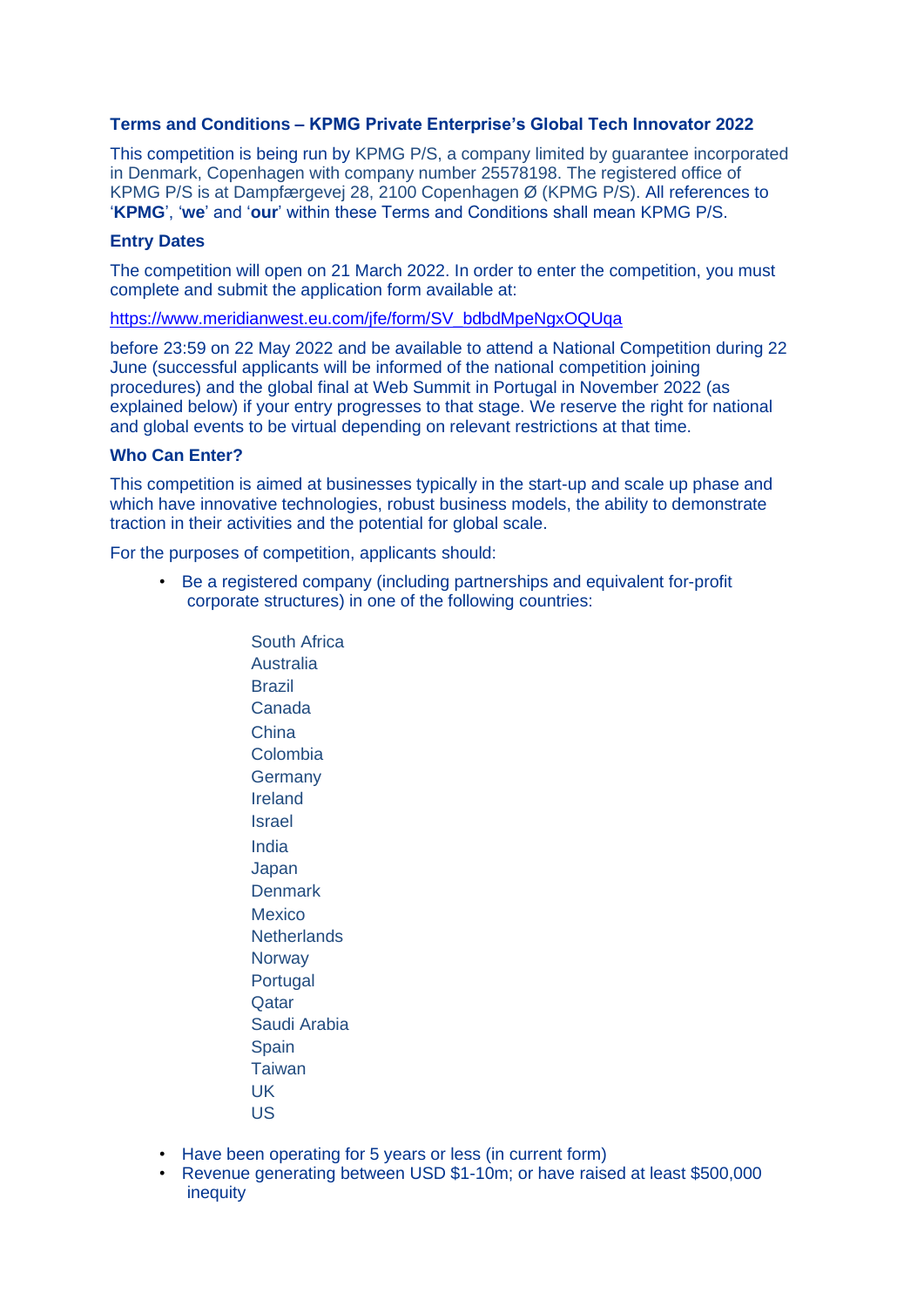- Either a pure technology, tech-driven or a tech-enabled business
- Not majority owned by a large corporate

You must be available to pitch your entry at:

- A National Competition to be held between 22 June (successful entrants will be informed of the dates for their national competitions); and
- At Web Summit Lisbon, Portugal from 1 November 4 November 2022 (if selected as a national winner).

All entrants entering the competition on behalf of a company must:

- Be residents of the country in whose national heat they apply to participate; and
- Be aged 18 or over.

## **KPMG employees and contractors are prohibited from entering the competition.**

The competition is open to KPMG audit clients as decided by the member firm. There should not be more than one entry per company/entity.

#### **Assessment Process**

All valid applications will be assessed once the application stage closes. Applications will be collated and assessed by KPMG professionals under three categories with equal weighting to each. The categories are; innovation and disruption, market potential, and traction and momentum.

Applicants who are successful after this initial assessment and subject to KPMG screening checks will be invited to pitch at the National Competition where they will be judged by a panel of industry experts made up from within KPMG and outside of KPMG. Some countries will have Regional Competitions in addition to a National Final.

All applications will be scored under five categories with equal weighting to each. The categories are; innovation, entrepreneurial spirit, company growth potential, customer focussed and risk awareness. The decisions of the industry expert panels will be final.

One winning entry from each National Competition will win the chance to pitch at the Final to be held at Web Summit in Lisbon where the overall winning entry will be announced.

Written feedback will be provided to the applicants in relation to their scores awarded at the country competitions and the Final.

There are no charges for entering the Competition. Applicants will be responsible for ensuring that they have the necessary technology and internet access to participate in all virtual/online aspects of the competition.

# **Finalist Prizes**

One entry from each National Competition will be selected to go to Web Summit in Lisbon 2022 where they will pitch to industry experts on stage and one overall winner will be selected as the KPMG Private Enterprise Global Tech Innovator 2022.

Finalists will receive

- Facilities to exhibit at Web Summit including a dedicated, prominent booth. The conference is attended by 70,000+ founders, investors and corporate decision makers from around the world. Flight, accommodation, exhibiting platform and conference pass are included.
- •Profile for their business with media before, during and after Web Summit, leveraging various KPMG channels.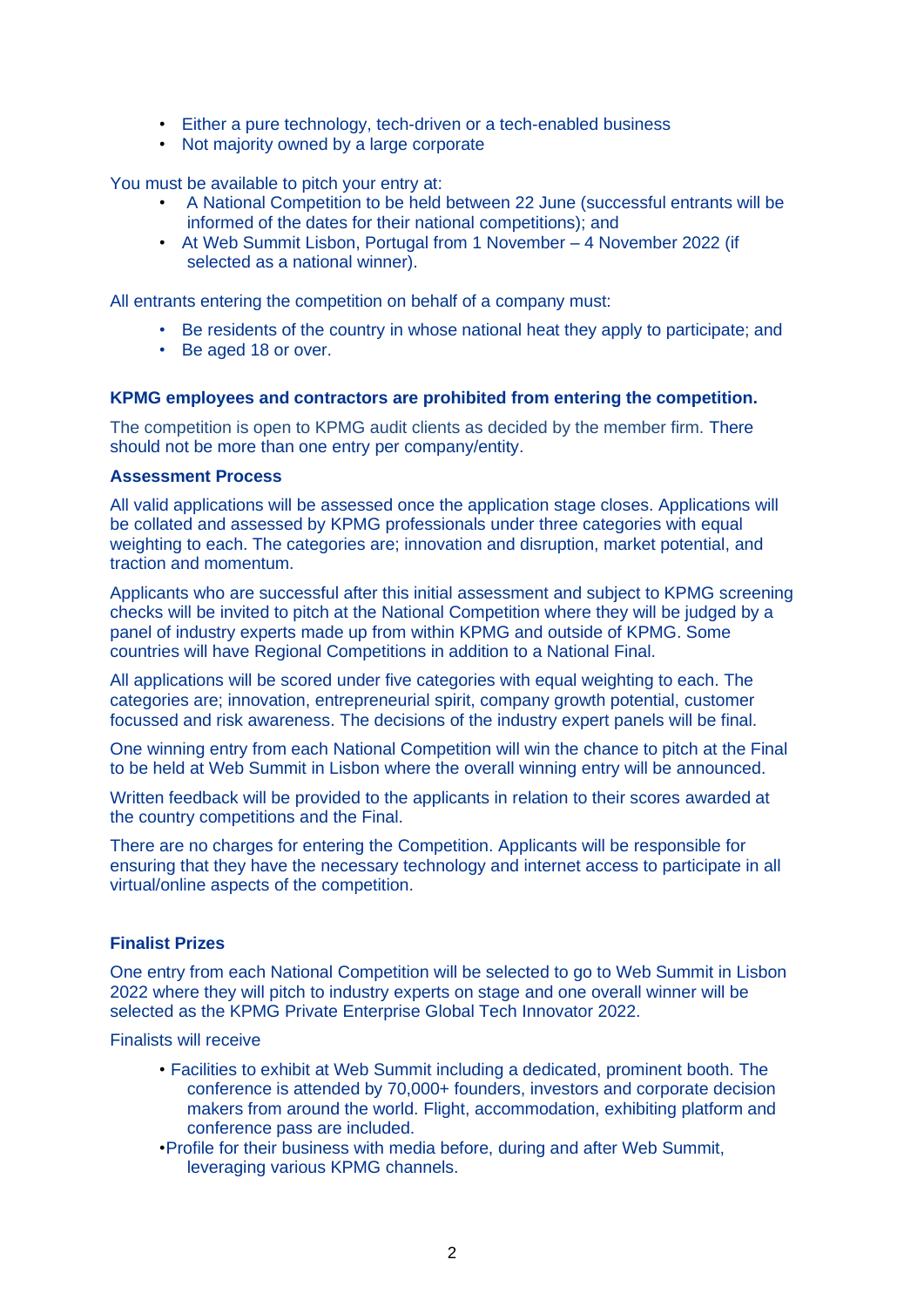•Attend KPMG events with business luminaires and CEOs from leading fast growth private global business

The overall winner will receive the right to identify their business as the KPMG Private Enterprise Global Tech Innovator 2022.

### **Publicity**

Winners of the Competition agree that KPMG may use their name and image, and the name and branding of the company that they are entering, to announce the winner of the Competition and for any other reasonable and related promotional and marketing purposes and shall timely execute any documentation and releases necessary to effectuate the foregoing.

## **Intellectual Property**

Participants represent, warrant, covenant and undertake that any submissions entered as part of the Competition shall be their own original work and shall not infringe any intellectual property rights of any other person or entity.

Participants hereby grant to KPMG a non-exclusive, perpetual, worldwide, royalty-free, fully paid-up, irrevocable, transferable, sub-licensable (to multiple sub-tiers) license to use all content provided to KPMG related to the Competition including but not limited to their submissions and pitch materials and any intellectual property included in the submissions, for the purpose of administering the Competition and for KPMG's business purposes and sharing such content with its network of KPMG member firms and Global entities for their incorporation with, or further development of, solutions to KPMG's business.

[Participants agree to indemnify and hold KPMG harmless and accepts all responsibility for any and all third party claims regarding copyright or other intellectual property infringement, damages or expenses (including reasonable legal fees) arising from their submissions or made available in connection with the Competition, a breach of these terms and conditions or for any breach of applicable laws.]

# **Covid-19**

The current circumstances mean that KPMG may find it prudent to change the timings or structure of the competition at short notice. For example, it may be necessary to delay or move the Final if travel to Lisbon is not feasible for some participants.

If entrants are unable to attend the Final due to local travel restrictions, vaccination or quarantine status, or other reasons related to an epidemic or pandemic, KPMG will make reasonable efforts to facilitate their involvement in a virtual way but this may not be possible and all decisions that KPMG takes with regard to the operation and timings or potential cancellation of the competition shall be final. You hereby release KPMG from any claims directly or indirectly related to any delay, change or cancellation of the Competition.

#### **Breach of Terms**

If there is any reason to believe that there has been a breach of these terms and conditions or any law or regulation, KPMG may, at its sole discretion, reserve the right to exclude you and/or your company from participating in the 2022 competition and future competitions operated by KPMG. By entering the Competition, you are agreeing on your own behalf and all directors, and on behalf of the company which you are entering, to be bound by these terms and conditions.